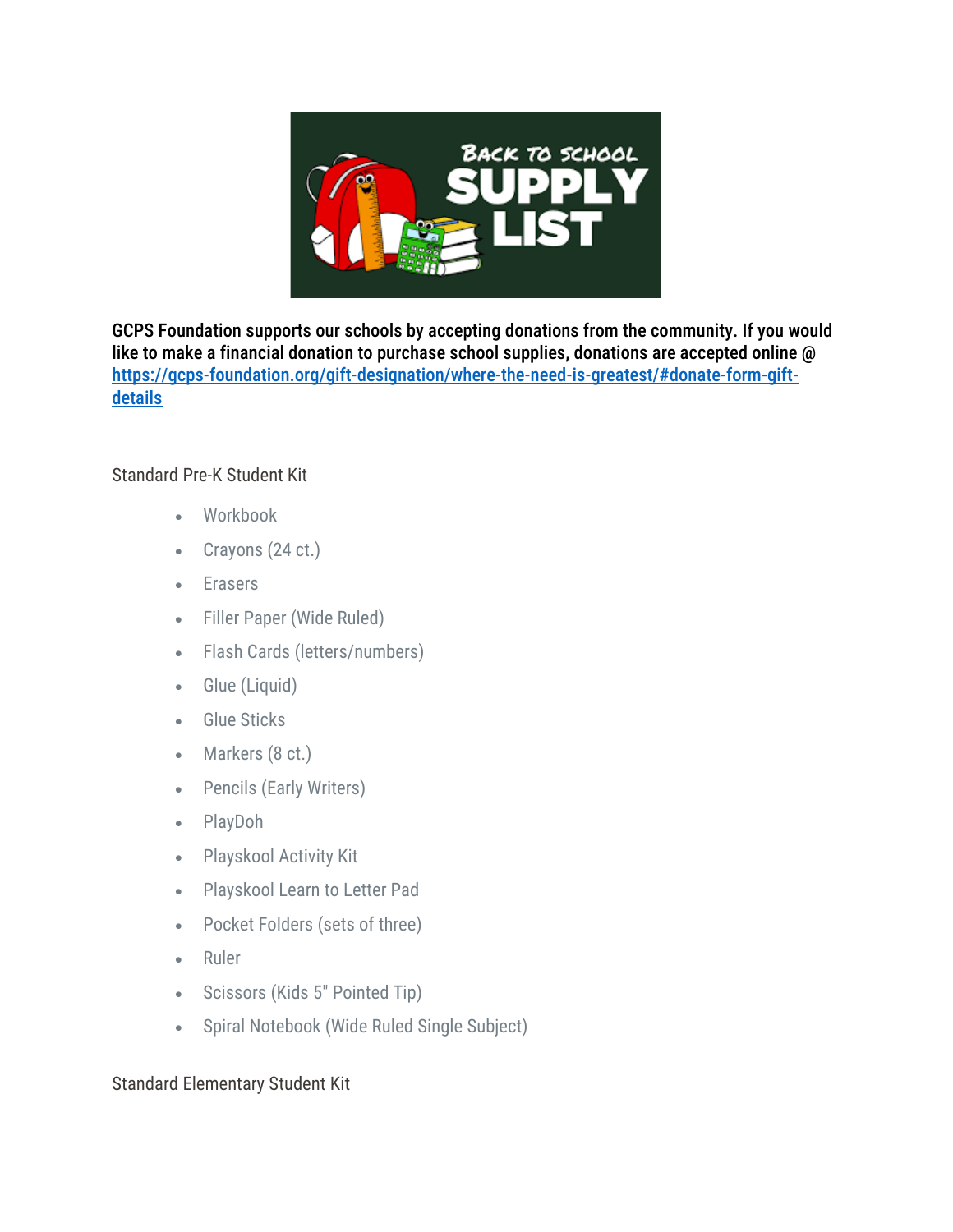- Colored Pencils
- Composition Book (Wide Ruled)
- Crayons (24 ct.)
- Erasers
- Filler Paper (Wide Ruled)
- Glue (Liquid)
- Glue Sticks
- Highlighters
- Index Cards (100 Cards)
- Markers (8 ct.)
- Pencil Sharpener
- Pencils (No. 2)
- Pens
- Pocket Folders
- Ruler
- Spiral Notebooks (WR; single subject)
- Standard Calculator

## Standard Middle / High School Student Kits

- Colored Pencils
- Composition Books (wide-ruled)
- Erasers
- Filler Paper (Wide Rule for Middle School; College Ruled for High School)
- Glue (Liquid)
- Glue Sticks
- Highlighters
- Index Cards (packs of 100)
- Markers (Sharpie 5 pk.)
- Pencil Sharpener